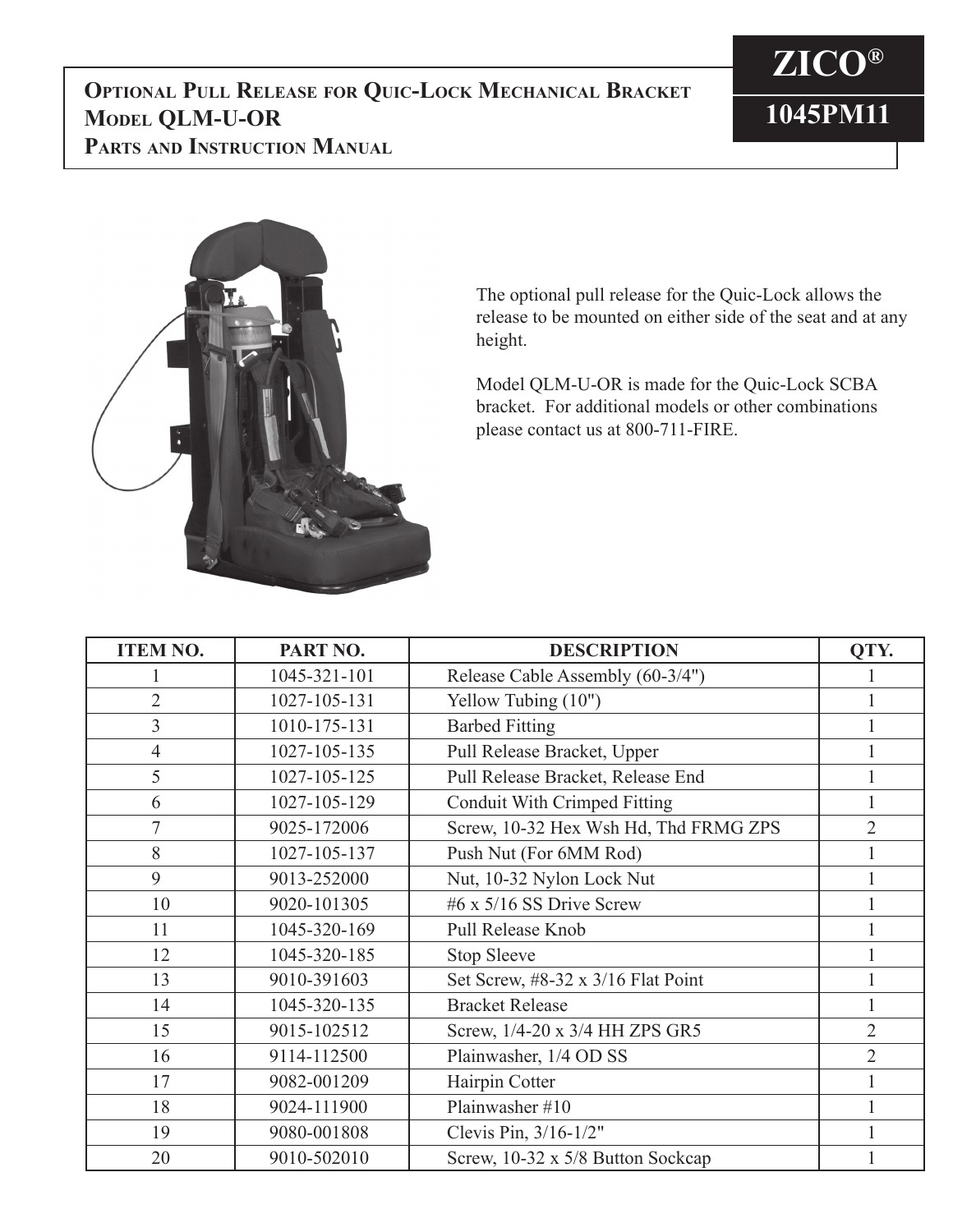## **QLM-U-OR Installation**

Note: Numbers in parentheses refer to part number.

- 1. Before installing the QLM-U-OR, please confirm the QUIC-LOCK SCBA Bracket had been properly installed and that seat, SCBA and bracket are adjusted to your desired fit.
- 2. If you are upgrading a QLM-U, you must first remove the existing release assembly and cable. This can be done by removing the two 1/4-20 x 3/4 Hex Head Screws attaching the release assembly to the Elbow Mount bracket, then detaching the release cable from the cam rod by removing the cotter and clevis pins. If not, skip to Step 3.



3. Attach the new Upper Pull Release Bracket, with conduit and pre-assembled release cable attached, to same holes in the Elbow Mount Bracket.



4. Attach the Pull Release Bracket (4), with Yellow Tubing (2) and Release Cable (1) to desired position on the seat frame. Drill two holes with a #19 drill (.166). Use two 10-32 x 3/8" threaded forming screws to attach the bracket to the seat frame. Note: A thicker seat frame may require a #18 drill bit (.169). Carefully run the cable and conduit around the seat and bracket without causing kinks in the cable or interference with the bracket's function.